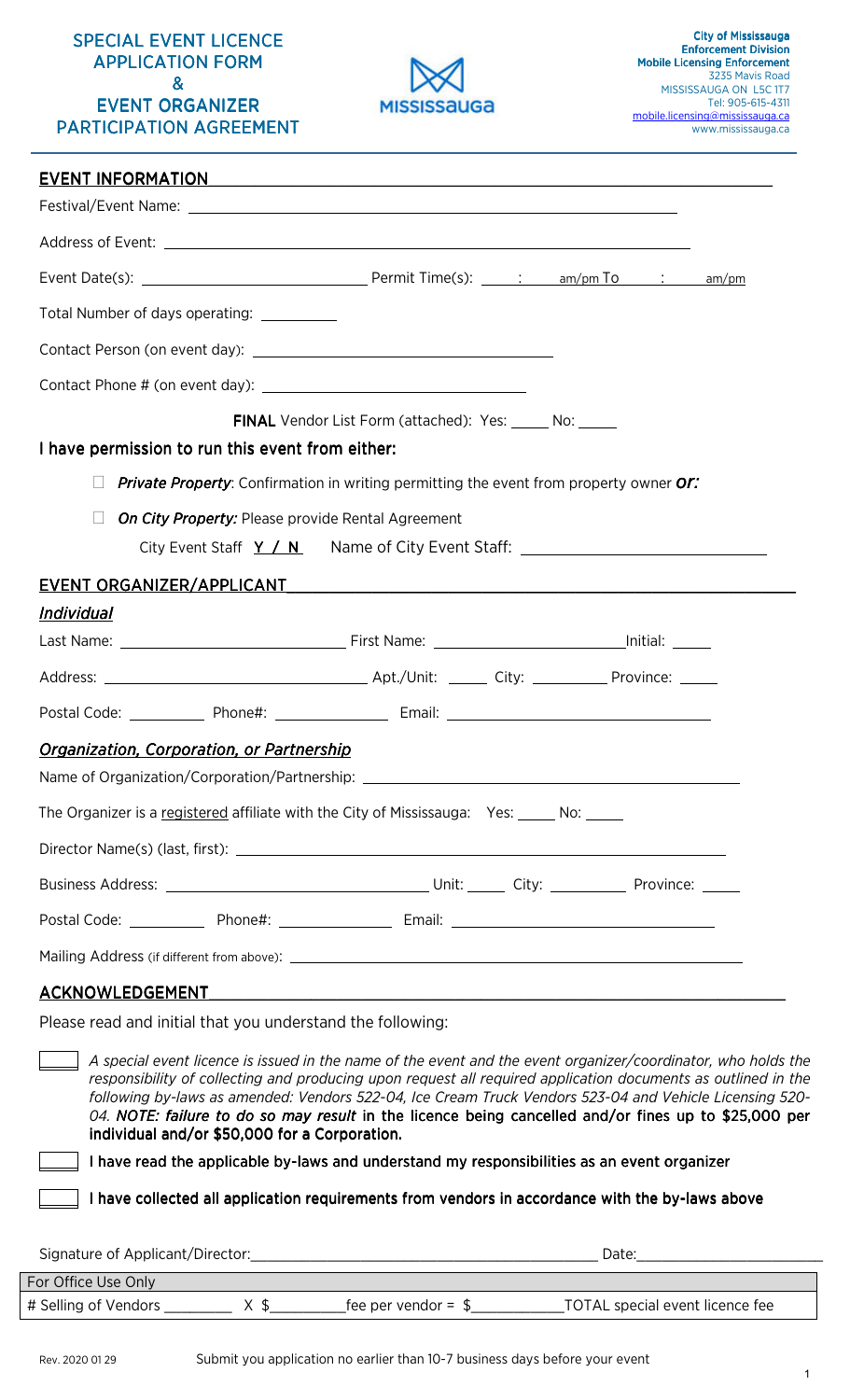# Festival/Event Name: Festival/Event Name:

|          |                              | <b>Please Check Applicable</b> |                                |                            |                                          | Fee<br>Exempt<br>Under                   |                         |
|----------|------------------------------|--------------------------------|--------------------------------|----------------------------|------------------------------------------|------------------------------------------|-------------------------|
|          |                              | <b>Selling Vendor</b>          |                                | Display Vendor             |                                          |                                          |                         |
| $\sharp$ | Name of Participating Vendor | Food                           | Non-<br>Food                   | Food                       | Non-<br>Food                             | Scenario<br>$\pmb{\sharp}$<br>See page 3 | Description<br>of items |
|          |                              | i.e. sells<br>food             | i.e. sells,<br>but not<br>food | i.e. free food,<br>samples | i.e.<br>sponsors,<br>info, free<br>games |                                          |                         |
|          |                              |                                |                                |                            |                                          |                                          |                         |
|          |                              |                                |                                |                            |                                          |                                          |                         |
|          |                              |                                |                                |                            |                                          |                                          |                         |
|          |                              |                                |                                |                            |                                          |                                          |                         |
|          |                              |                                |                                |                            |                                          |                                          |                         |
|          |                              |                                |                                |                            |                                          |                                          |                         |
|          |                              |                                |                                |                            |                                          |                                          |                         |
|          |                              |                                |                                |                            |                                          |                                          |                         |
|          |                              |                                |                                |                            |                                          |                                          |                         |
|          |                              |                                |                                |                            |                                          |                                          |                         |
|          |                              |                                |                                |                            |                                          |                                          |                         |
|          |                              |                                |                                |                            |                                          |                                          |                         |
|          |                              |                                |                                |                            |                                          |                                          |                         |
|          |                              |                                |                                |                            |                                          |                                          |                         |
|          |                              |                                |                                |                            |                                          |                                          |                         |
|          |                              |                                |                                |                            |                                          |                                          |                         |
|          |                              |                                |                                |                            |                                          |                                          |                         |
|          |                              |                                |                                |                            |                                          |                                          |                         |
|          |                              |                                |                                |                            |                                          |                                          |                         |
|          |                              |                                |                                |                            |                                          |                                          |                         |
|          |                              |                                |                                |                            |                                          |                                          |                         |
|          |                              |                                |                                |                            |                                          |                                          |                         |
|          |                              |                                |                                |                            |                                          |                                          |                         |
|          |                              |                                |                                |                            |                                          |                                          |                         |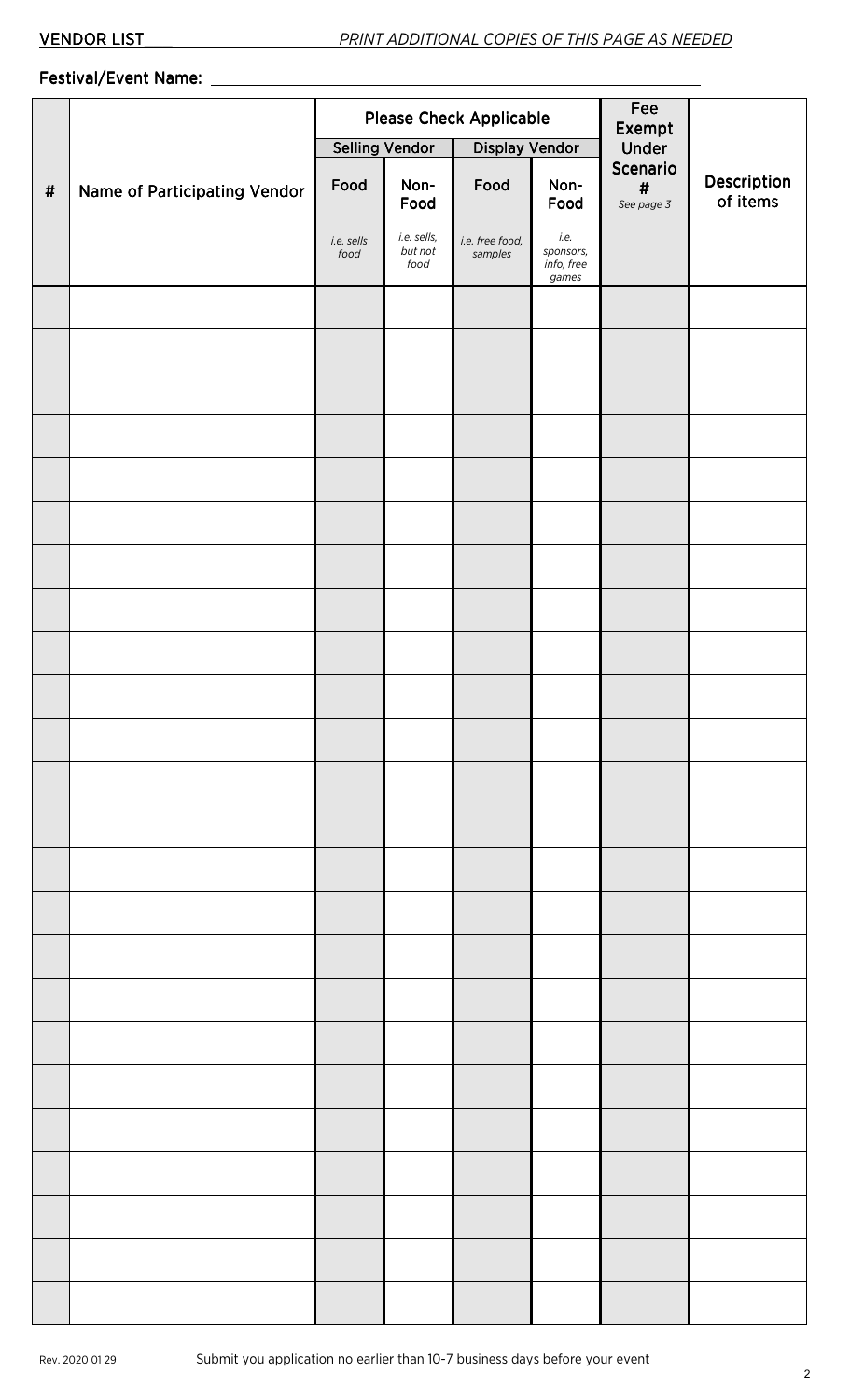## Who requires a Special Event Licence?

- Special Events that include vendors selling (includes display for sale, expose for sale and offer for sale Articles for Sale to the public)
- Special event means an event which is being held either as a community, social, sporting, cultural group celebration, grand opening of a commercial business or other similar event with such event being acceptable to the Licence Manager and shall include temporary farmer's markets

### Special Event Licence Fees

- Payment is made in-person at Mobile Licensing total calculated by Mobile Licensing staff
- Special Event Licence Fee \$56 per vendor, per event. If an event runs longer than 5 days, an additional fee of \$35 per vendor shall be paid by the Event Coordinator for every 5 additional days at one location.
- A reduced fee of \$35 per vendor for Registered Community Groups affiliated with the City may be available as determined by the applicable City policy.
- NO REFUNDS once the licence is issued for vendors withdrawing their participation once the licence has been issued.

## VENDOR LIST GUIDE\_\_\_\_\_\_\_\_\_\_\_\_\_\_\_\_\_\_\_\_\_\_\_\_\_\_\_\_\_\_\_\_\_\_ VENDOR LIST GUIDE \_\_\_\_\_\_\_\_\_\_\_\_\_\_\_\_\_\_\_\_\_\_\_\_\_\_\_\_\_

- 1. Please complete the "*Vendor List"* to be submitted as part of your application for a Special Event Licence.
- 2. You may print additional pages as required to complete your list.
- 3. List the name of the vendor, identify whether they are a "selling vendor (food or non-food)" or "display vendor (food or non-food)".
- 4. Provide a brief description of the items that the vendor will make available to the public.
- 5. Please submit the completed Vendor List only when your vendor list is **FINAL**.
- 6. REFUNDS are not available after the licence has been issued. Vendors withdrawing from the event after licensing forfeit the fee.
- 7. The total fee will be calculated by Mobile Licensing Staff, based on the total number of selling vendors.
- 8. Page 4, APPLICATION REQUIREMENTS GUIDE, outlines what documents the event coordinator is responsible for collecting from each selling vendor for licensing.

## FEE EXEMPTIONS

Vendors may be exempt from the licensing fee under 4 possible scenarios. A "YES" answer to all questions under any one scenario may mean the vendor is exempt as long as documentation is provided to the Event Organizer who may be asked to produce same documentation if the event is inspected by a Mobile Licensing Officer. If documentation is not available, the vendor should be included as part of the Special Event Licence and be required to pay the licensing fees.

| Scenario 1                                                                                                            | Scenario 2                                     |                                                  | Scenario 3                                      |                                                                                          | Scenario 4                                                                             |
|-----------------------------------------------------------------------------------------------------------------------|------------------------------------------------|--------------------------------------------------|-------------------------------------------------|------------------------------------------------------------------------------------------|----------------------------------------------------------------------------------------|
|                                                                                                                       | Is a Farmer                                    |                                                  |                                                 |                                                                                          |                                                                                        |
| Holds an annual licence<br>from the City of<br>Mississauga for the<br>vehicle/cart being used at<br>the event?<br>Y/N | Grown in<br>Ontario<br>Y/N                     | Sells only what manufactured<br>they grow<br>Y/N | The goods are<br>/produced in<br>Ontario<br>Y/N | The goods are<br>being sold in the<br>municipality<br>where the<br>producer lives<br>Y/N | The applicant pays<br>Mississauga Business<br>taxes<br>Y/N                             |
| copy of<br>annual licence<br>required                                                                                 | must not be found selling 3rd<br>party produce |                                                  | possess Ontario address                         |                                                                                          | must possess a business<br>address in Mississauga<br>that is not zoned<br>residential. |